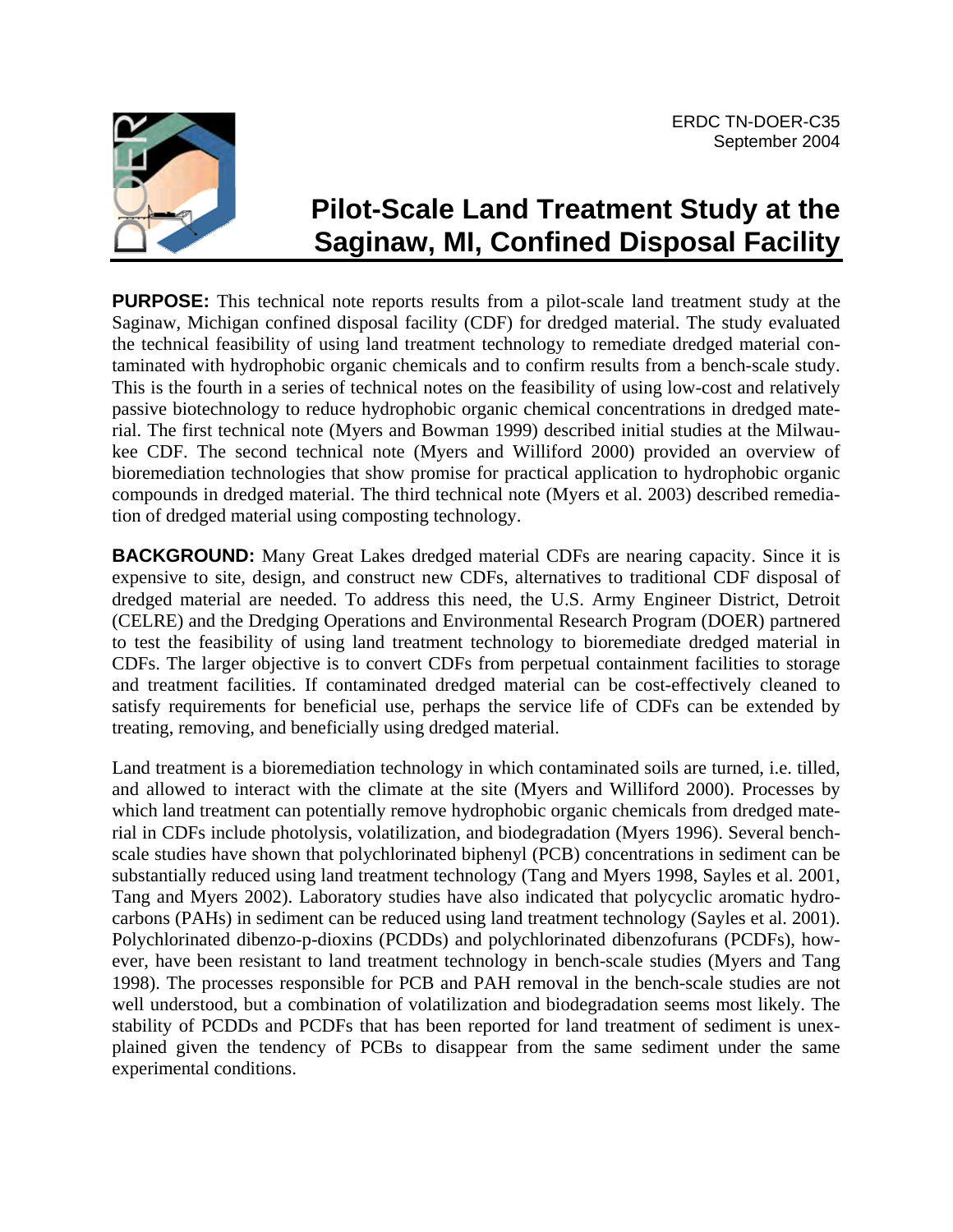Bench-scale studies conducted in the laboratory generally do not simulate the myriad of climatic factors that are important components of land treatment technology. These factors drive the critical natural processes responsible for contaminant reduction, and for this reason, land treatment efficacy is very site-specific. It is necessary therefore to follow bench-scale laboratory studies with pilot-scale studies conducted in the field in order to confirm treatment observed in the laboratory and evaluate operational parameters. The pilot-scale field study described in this technical note was previously reported by Tang et al. (2000). This technical note summarizes that information and develops the comparison of pilot-scale to bench-scale data in more detail.

**MATERIALS AND METHODS:** Sediment was mechanically dredged from the Saginaw River and placed in three unlined test cells shown in Figure 1. Each test cell was 9.1 m (30 ft) in diameter and 0.91 m (3 ft) in depth. Dredged material was placed to a depth of 0.76 m (2.5 ft). One cell was used as a control. Dredged material was simply placed in this cell and left alone except for sampling. The other two cells were tilled on a biweekly basis (Figure 2). One of the tilled cells was also flooded with water from Saginaw Bay on a biweekly basis. Additional details of the cells are available in Tang et al. (2000).



Figure 1. Test cells on the Saginaw CDF, Bay City, MI

Immediately after filling on 2 September 1998, the test cells were sampled on a biweekly basis until the middle of November 1998. The test cells were again sampled from the middle of August 1999 through the middle of September 1999 on a biweekly basis. In the interval between the sampling events in November 1998 and August 1999, the cells were allowed to rest, i.e., no tilling or flooding. On each sampling event, a composite sample was collected by mixing seven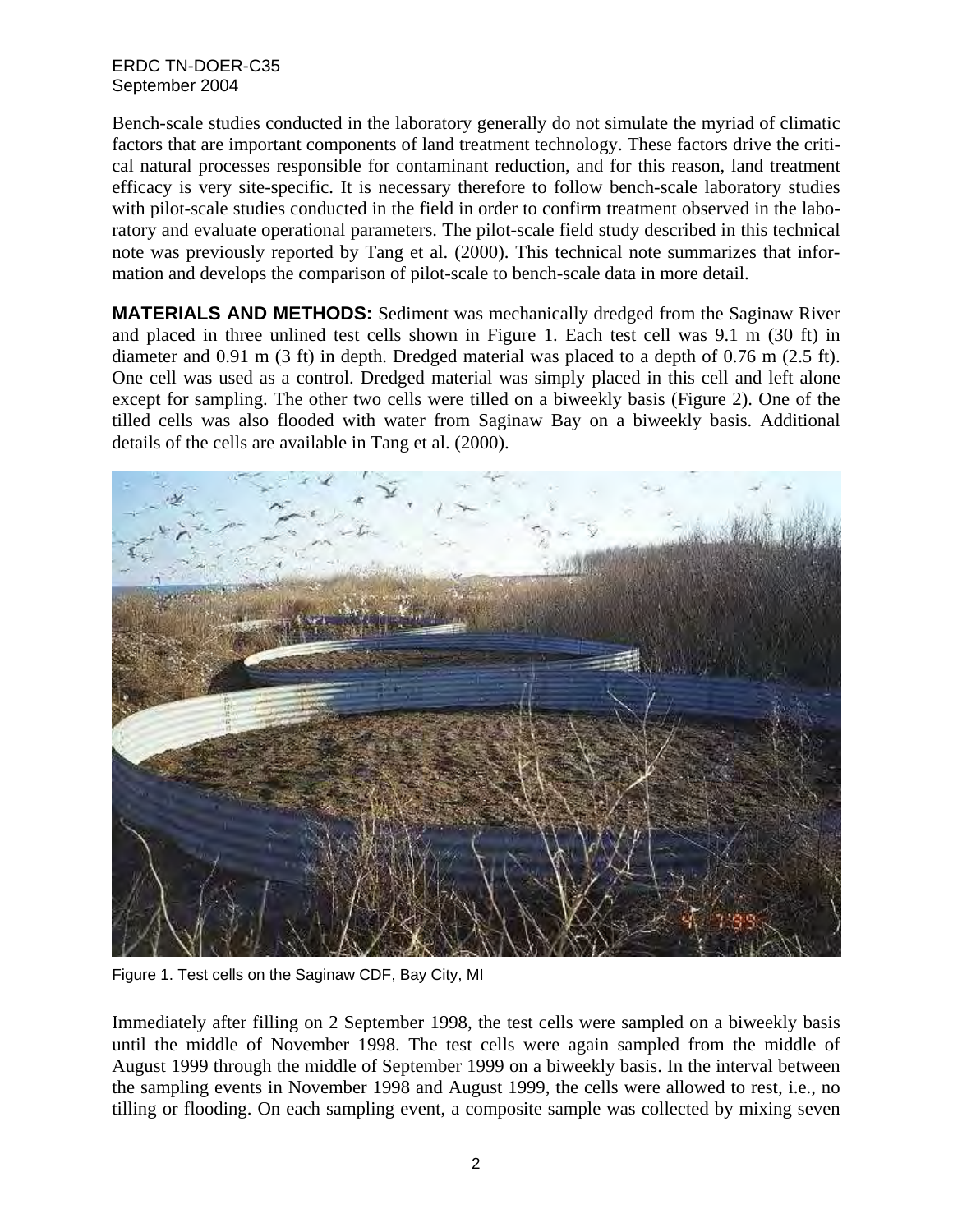random cores. The cores were taken from the surface to a depth of 16 cm (the tilled depth). Three composite samples from each cell were collected during the first sampling event (2 September 1998), and two composite samples were collected from each cell during the next five sampling events (mid-September to mid-November 1998). In the 1999 sampling, five composite samples were collected from each cell. Samples were analyzed for TCDDs, PCDFs, PCBs, water content, and total organic carbon (TOC).

On average, the dredged material as placed in the test cells had the following properties: specific gravity of 2.69, water content (weight of water/weight of dry solids) of 0.76, and a TOC concentration of 2.55 percent. The dredged material was 32 percent sand, and the remainder was silt.



Figure 2. Garden tiller used to till the experimental cells on a biweekly basis

**SUMMARY OF PILOT-SCALE RESULTS:** Tang et al. (2000) found that pilot-scale land treatment of Saginaw River dredged material resulted in a 70-percent reduction in PCBs and virtually no reduction of PDDDs and PCDFs. The differences between initial and final PCB concentrations are shown in Figure 3. The PCB concentrations shown in Figure 3 are total PCB concentrations obtained by summing PCB congeners.

Interestingly, there was no difference among control, tilled, and tilled and flooded cells. Most of the reduction in PCB concentrations occurred in the first 30 - 45 days. This is shown in Figure 4.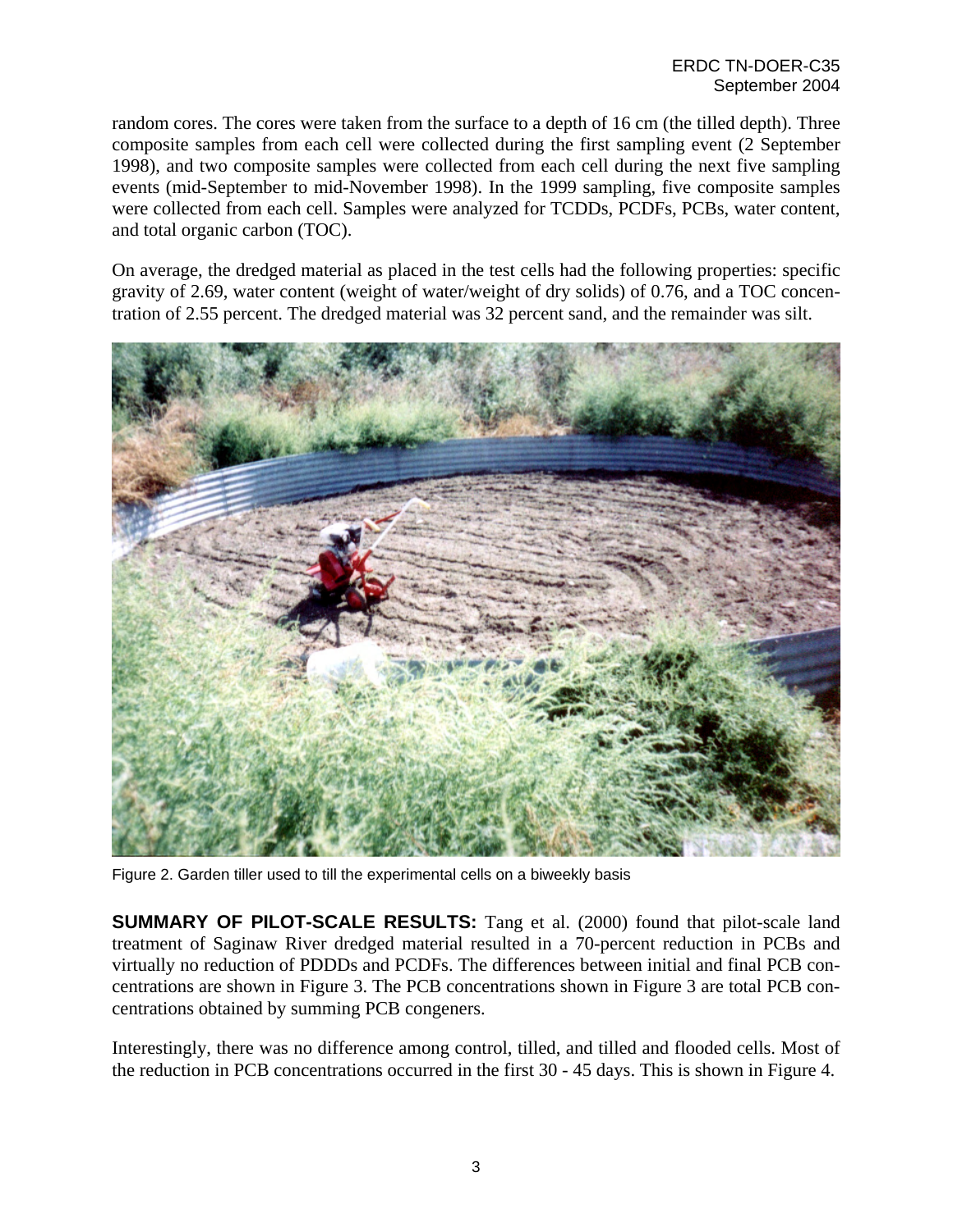

Figure 3. Initial and final total PCB concentrations in test cells at the Saginaw CDF



Figure 4. PCB disappearance over time in the pilot-scale cells

Figures 5 and 6 show initial and final PCDD and PCDF concentrations, respectively, in the pilotscale test cells. PCDD and PCDF concentrations were actually higher at the end of the test than at the beginning. The increases in PCDD and PCDF concentrations occurred over the first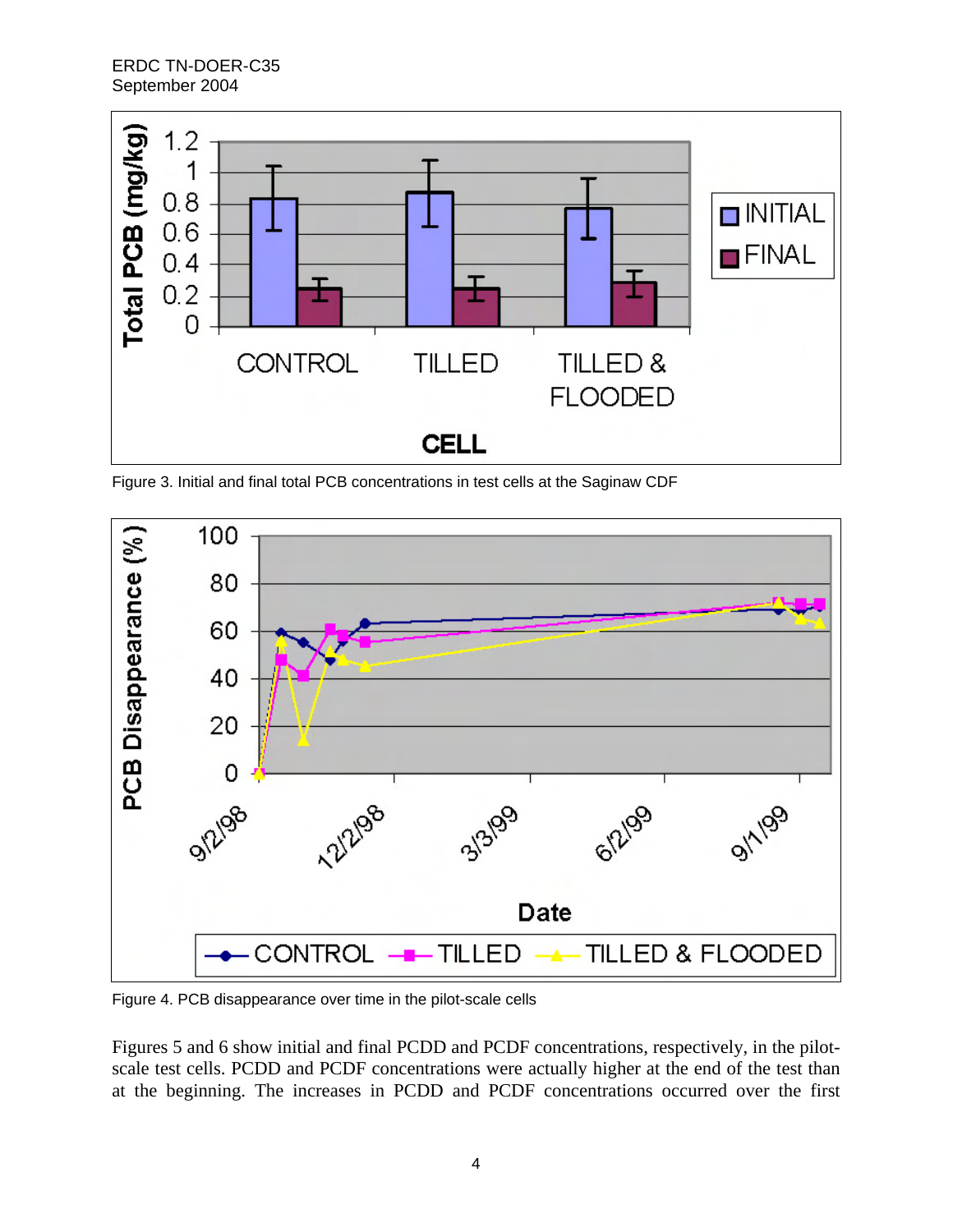10 weeks of the study (Tang et al. 2000). No specific conclusions could be drawn from the data other than PCDDs and PCDFs in Saginaw River dredged material appear to be resistant to land treatment.



Figure 5. Initial and final total PCDD concentrations in test cells at the Saginaw CDF



Figure 6. Initial and final PCDF concentrations in test cells at the Saginaw CDF

**COMPARISON OF BENCH- AND PILOT-SCALE STUDIES:** Bench-scale land treatment studies on Saginaw River sediment were conducted by Myers and Tang (1998) and Tang and Myers (1998). These studies were conducted in glass aquariums with dimensions of 64 cm X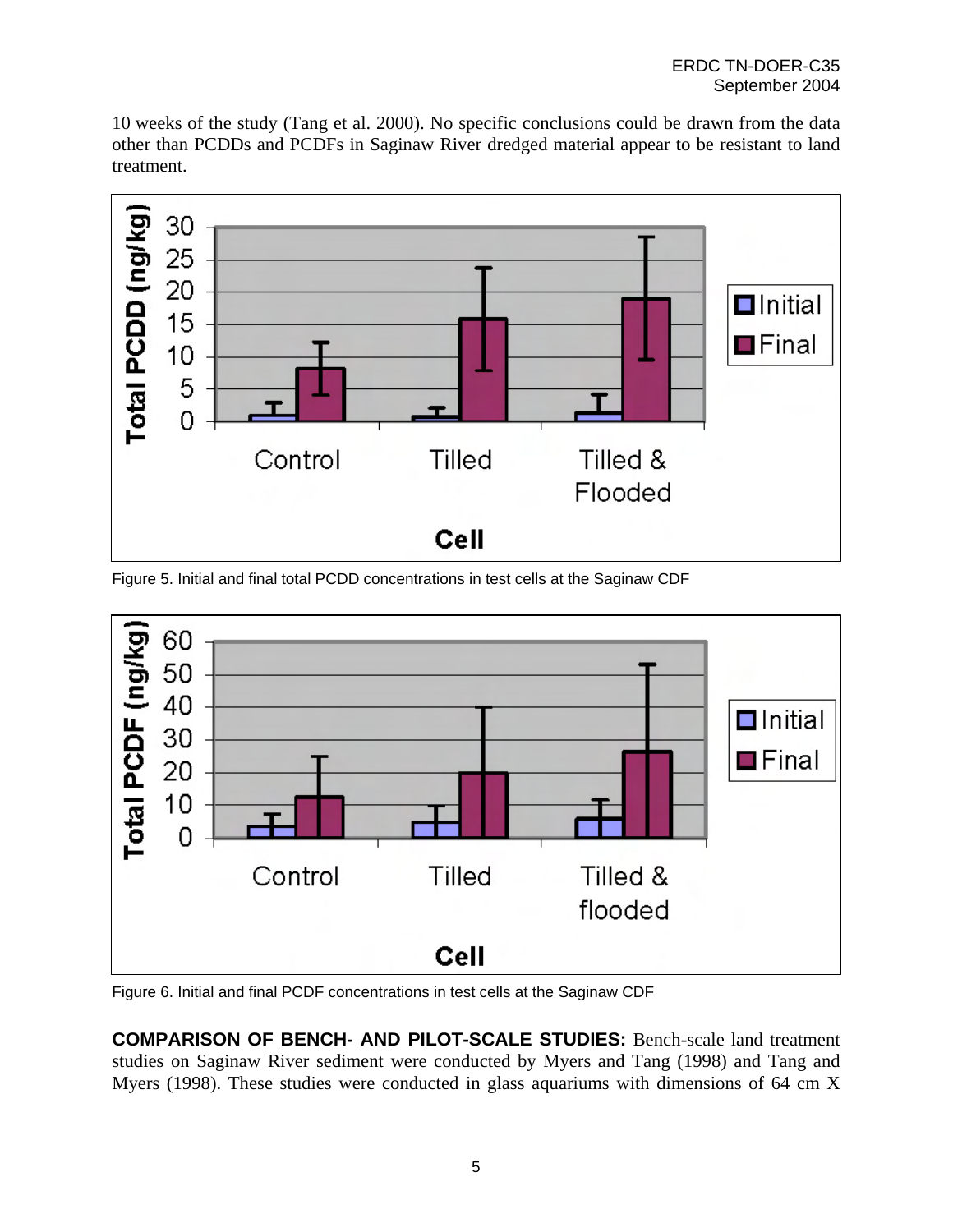64 cm X 25 cm (Figure 7). Initial and final total PCB concentrations over a 4-month period are shown in Figure 8.

The bench-scale study indicated that PCBs in Saginaw River sediment could be reduced with land treatment technology, and the pilot-scale data confirmed this finding. There were differences in the extent of reaction (percent PCB removed) with the bench-scale data showing less treatment than the pilot-scale data. This difference is probably attributable to site-specific conditions that were not simulated in the laboratory such as diurnal temperature cycles, wind, and sunlight. The bench-scale study also showed little difference in treatment efficiency among test cells. The pilot-scale study confirmed this observation, but the implications are not fully understood.

Initial and final total PCDD and PCDF concentrations over a 4-month period are shown in Figures 9 and 10, respectively. The differences in initial and 4-month PCDD concentrations were not statistically significant (Myers and Tang 1998). However, initial PCDF concentrations were statistically different from the other concentrations at the 0.1 level of significance, although the reductions from initial concentrations were small. There were no statistically significant differences between tilled and tilled and flooded cells. Thus, the bench-scale study showed that PCDDs and to a lesser extent PCDFs were resistant to land treatment technology. The pilot-scale study confirmed the stability of PCDDs and showed that the small decrease in PCDF concentrations in the bench-scale study were not significant at pilot scale.

**DISCUSSION:** The pilot-scale land treatment study at the Saginaw CDF showed that the bench-scale land treatment tests correctly indicated that PCBs in Saginaw River sediment can be reduced using land treatment technology and that PCDDs and PCDFs in Saginaw River sediment are resistant to land treatment technology. Thus, bench-scale studies can indicate the feasibility of using land treatment technology to reduce hydrophobic organic chemical concentrations in dredged material. This finding has important consequences for sites where bench-scale studies have indicated that land treatment of sediment is technically feasible, e.g. the bench-scale land treatment studies conducted on sediment from the Kinnickinnic River, WI (Sayles et al. 2001) and from New York/New Jersey Harbor (Tang and Myers 2002).

The bench- and pilot-scale tests showed no difference between treatment effects (experimental cells) and the control. This is a rather interesting finding for which there is no explanation. The implications of the control cells in the bench- and pilot-scale studies are that PCBs are probably slowly disappearing from the surface layer in the Saginaw CDF, PCDFs may or may not be slowly disappearing, and PCDDs are probably stable. The studies described in this technical note were short-term studies, and long-term predictions about PCB disappearance and PCDD/PCDF stability will require additional study.

**CONCLUSIONS:** Laboratory land treatment simulators can reliably predict land treatment effectiveness in the field. PCBs in dredged material are amenable to land treatment in CDFs, but PCDDs and PCDFs are resistant to land treatment and will require more aggressive treatment processes than those provided by land treatment for contaminant reduction.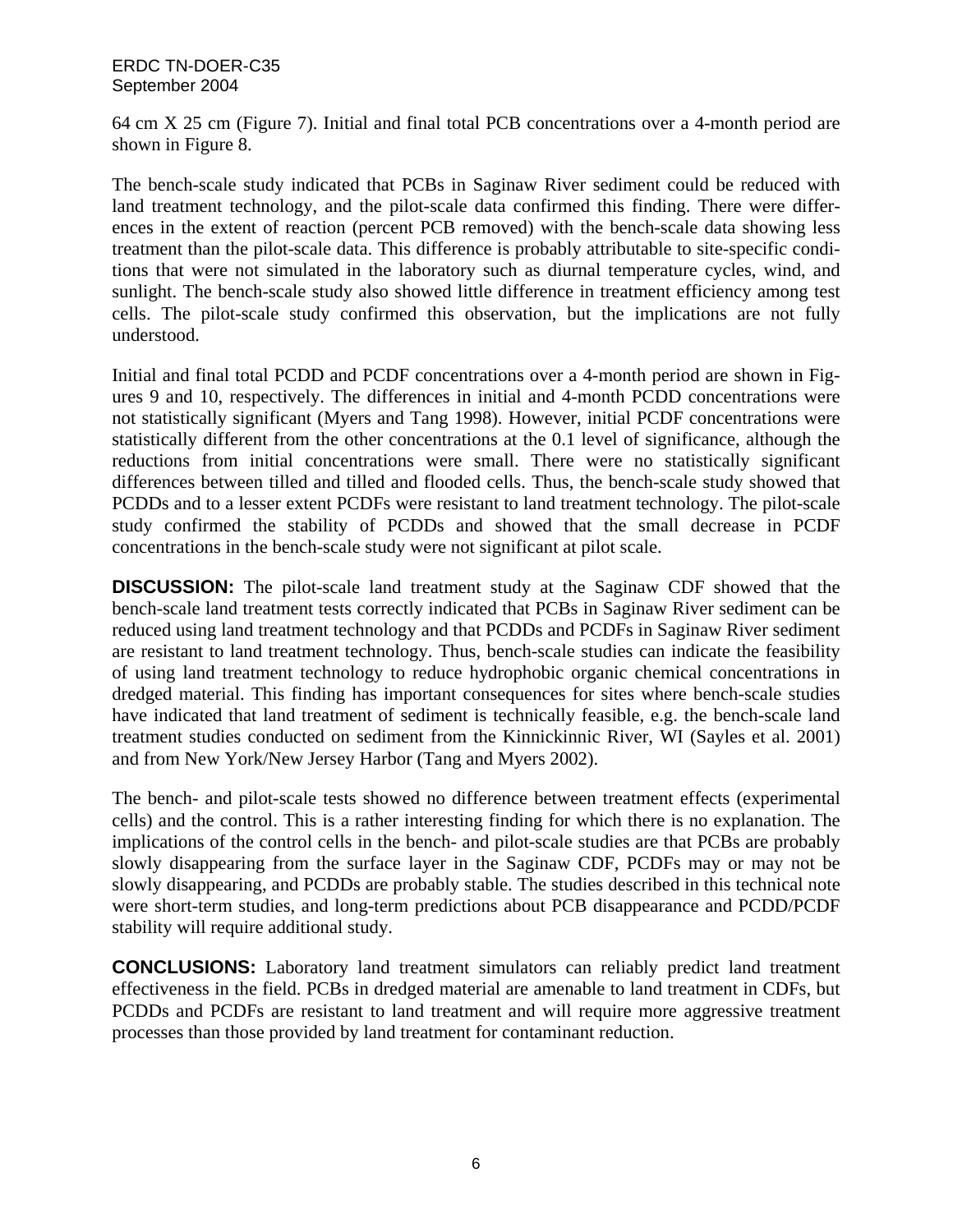

Figure 7. Bench-scale land treatment aquariums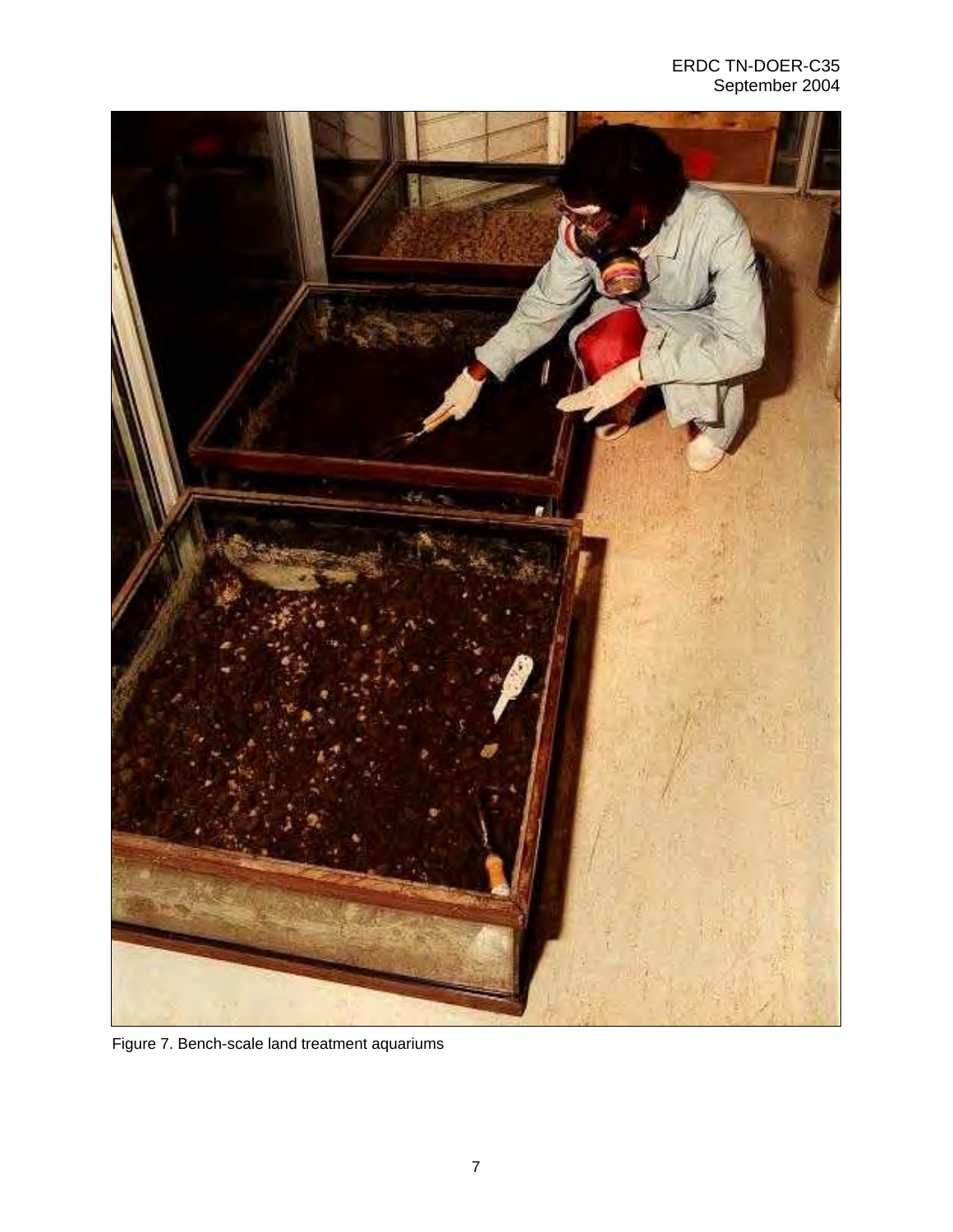

Figure 8. Initial and 4-month total PCB concentrations in bench-scale cells



Figure 9. Initial and 4-month PCDD concentrations in bench-scale cells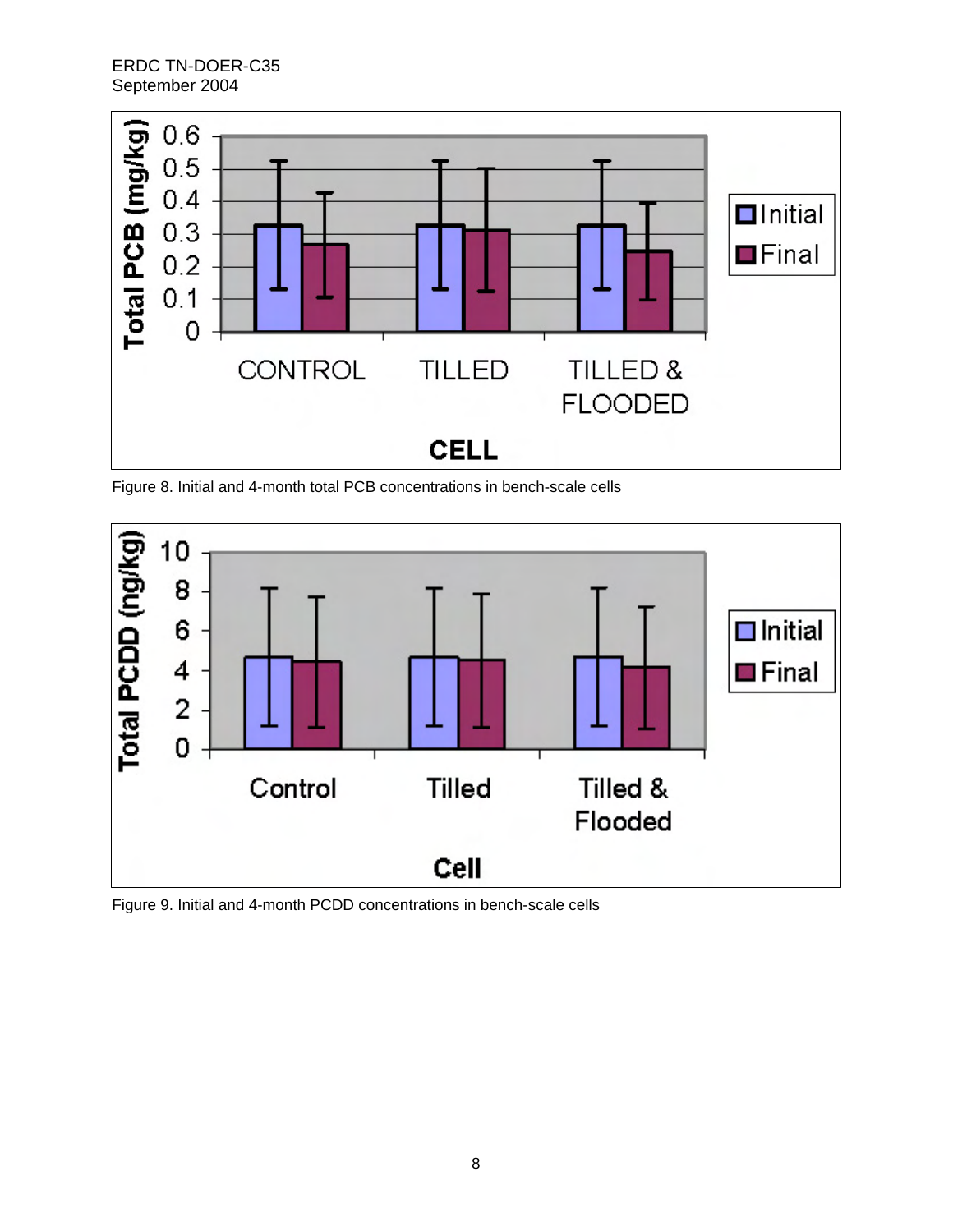

Figure 10. Initial and 4-month PCDF concentrations in control and tilled bench-scale cells and initial and 2-month PCDF concentrations in the tilled and flooded cell (no data for 4-month tilled and flooded cell)

**POINTS OF CONTACT:** For additional information, contact the authors, Dr. Tommy E. Myers (601-634-3939, *tommy.e.myers@erdc.usace.army.mil*), Ms. Pam Horner (313-226-6748, *Pam. Horner@lre02.usace.army.mil*) or the Program Manager of the Dredging Operations and Environmental Research Program, Dr. Robert M. Engler (601-634-3624, *robert.m.engler@erdc. usace.army.mil)*. This technical note should be cited as follows:

Myers, T. E., and Horner, P. (2003). " Pilot-scale land treatment study at the Saginaw, MI confined disposal facility," *DOER Technical Notes Collection* (ERDC TN-DOER-C35), U.S. Army Engineer Research and Development Center, Vicksburg, MS. *www.erdc.army.mil/el/dots/doer*

## **REFERENCES:**

- Myers, T. E. (1996). "Natural processes for contaminant treatment and control at dredged material confined disposal facilities," *Environmental Effects of Dredging Technical Notes*, EEDP-02-19, U.S. Army Engineer Waterways Experiment Station, Vicksburg, MS.
- Myers, T. E., and Bowman, D. W. (1999). "Bioremediation of PAH-contaminated dredged material at the Jones Island CDF: Materials, equipment, and initial operations," *DOER Technical Notes Collection* (TN-DOER-C5), U.S. Army Engineer Research and Development Center, Vicksburg, MS. *www.erdc.army.mil/el/dots/doer/*
- Myers, T. E., and Tang, N. H. (1998). "Natural attenuation of dioxins in exposed dredged materials." *Proceedings of Thirtieth Mid-Atlantic Industrial and Hazardous Waste Conference*. R.P.S. Suri and G.L.Christensen, ed., Technomic Publishing Co., Lancaster, PA, 868-876.
- Myers, T. E., and Williford, C. W. (2000). "Concepts and technologies for bioremediation in confined disposal facilities," *DOER Technical Notes Collection* (ERDC TN-DOER-C11), U.S. Army Engineer Research and Development Center, Vicksburg, MS. *www.erdc.army.mil/el/dots/doer/*
- Myers, T. E., Bowman, D.W., and Myers, K. F. (2003). "Dredged material composting at Milwaukee and Green Bay, WI confined disposal facilities," *DOER Technical Notes Collection* (ERDC TN-DOER-C33), U.S. Army Engineer Research and Development Center, Vicksburg, MS *www.erdc.army.mil/el/dots/doer*